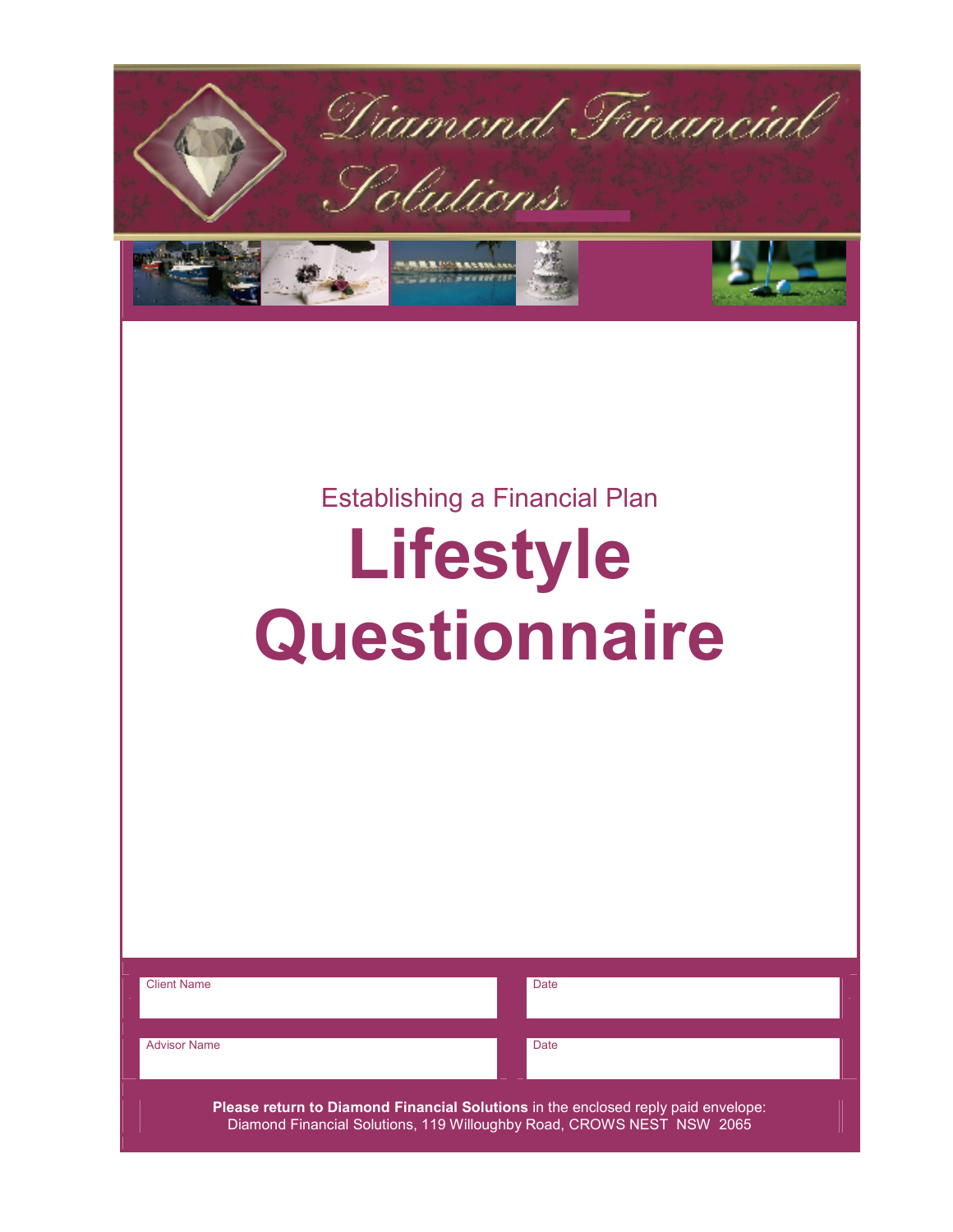## Establishing a Financial Plan Personal Details

| <b>Client 1</b>                       | <b>Client 2</b>                 |
|---------------------------------------|---------------------------------|
| <b>Full Name</b>                      | <b>Full Name</b>                |
|                                       |                                 |
| Date of Birth                         | Date of Birth                   |
|                                       |                                 |
| Address                               | Address                         |
|                                       |                                 |
|                                       |                                 |
| Home Phone                            | Home Phone                      |
|                                       |                                 |
| <b>Work Phone</b>                     | <b>Work Phone</b>               |
|                                       |                                 |
| Mobile Phone                          | <b>Mobile Phone</b>             |
|                                       |                                 |
| <b>Email Address</b>                  | <b>Email Address</b>            |
|                                       |                                 |
| Occupation                            | Occupation                      |
|                                       |                                 |
| Length of Service                     | <b>Length of Service</b>        |
|                                       |                                 |
| Do you have any health issues?        | Do you have any health issues?  |
| Yes $\Box$<br>$No$ $\Box$<br>➡        | $No$ $\Box$<br>Yes $\Box$<br>➡  |
|                                       |                                 |
| Please give details                   | Please give details             |
|                                       |                                 |
| Do you have any Children?             | Do you have any Children?       |
| Yes $\Box \rightarrow$<br>$No$ $\Box$ | No $\Box$<br>Yes $\Box \bullet$ |
| Names/DOB                             | Names/DOB                       |
|                                       |                                 |
|                                       |                                 |

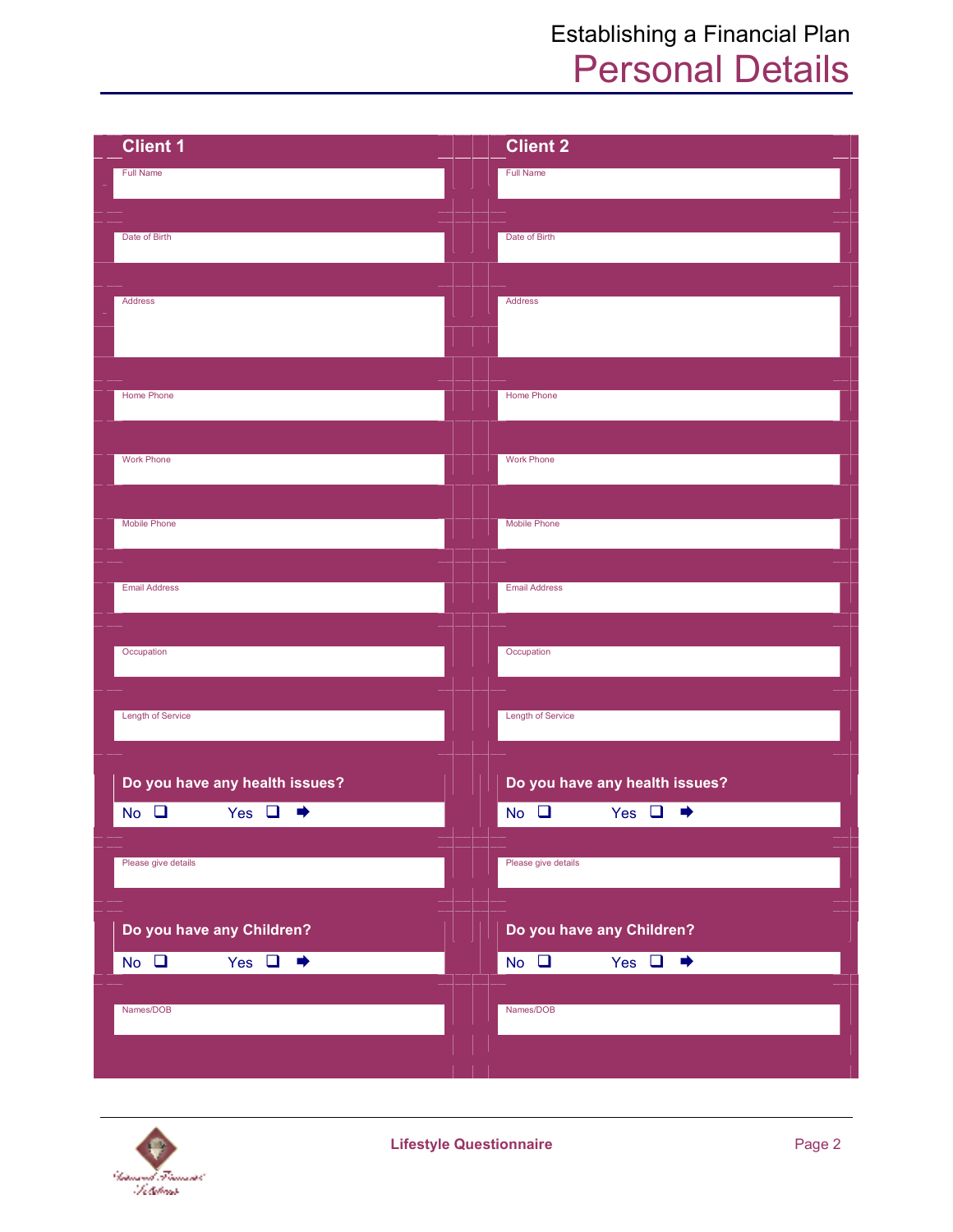By providing us with a guide to your key lifestyle objectives we will be better equipped to help you achieve them. Below are a series of questions to help us assess your short, medium and long term lifestyle plans.

| <b>Short Term Objectives (less than 2 years)</b>                                                                    |
|---------------------------------------------------------------------------------------------------------------------|
| Do you have any travel planned, which you would like to set funds aside for? If so,<br>what is the expected outlay? |
|                                                                                                                     |
|                                                                                                                     |
|                                                                                                                     |
| Are you planning to update any household equipment? If so, what is the expected<br>outlay?                          |
|                                                                                                                     |
|                                                                                                                     |
|                                                                                                                     |
| Do you have any funds set aside in case of an emergency? If so, how much?                                           |
|                                                                                                                     |
|                                                                                                                     |
|                                                                                                                     |
| Other short term issues?                                                                                            |
|                                                                                                                     |
|                                                                                                                     |
|                                                                                                                     |
|                                                                                                                     |

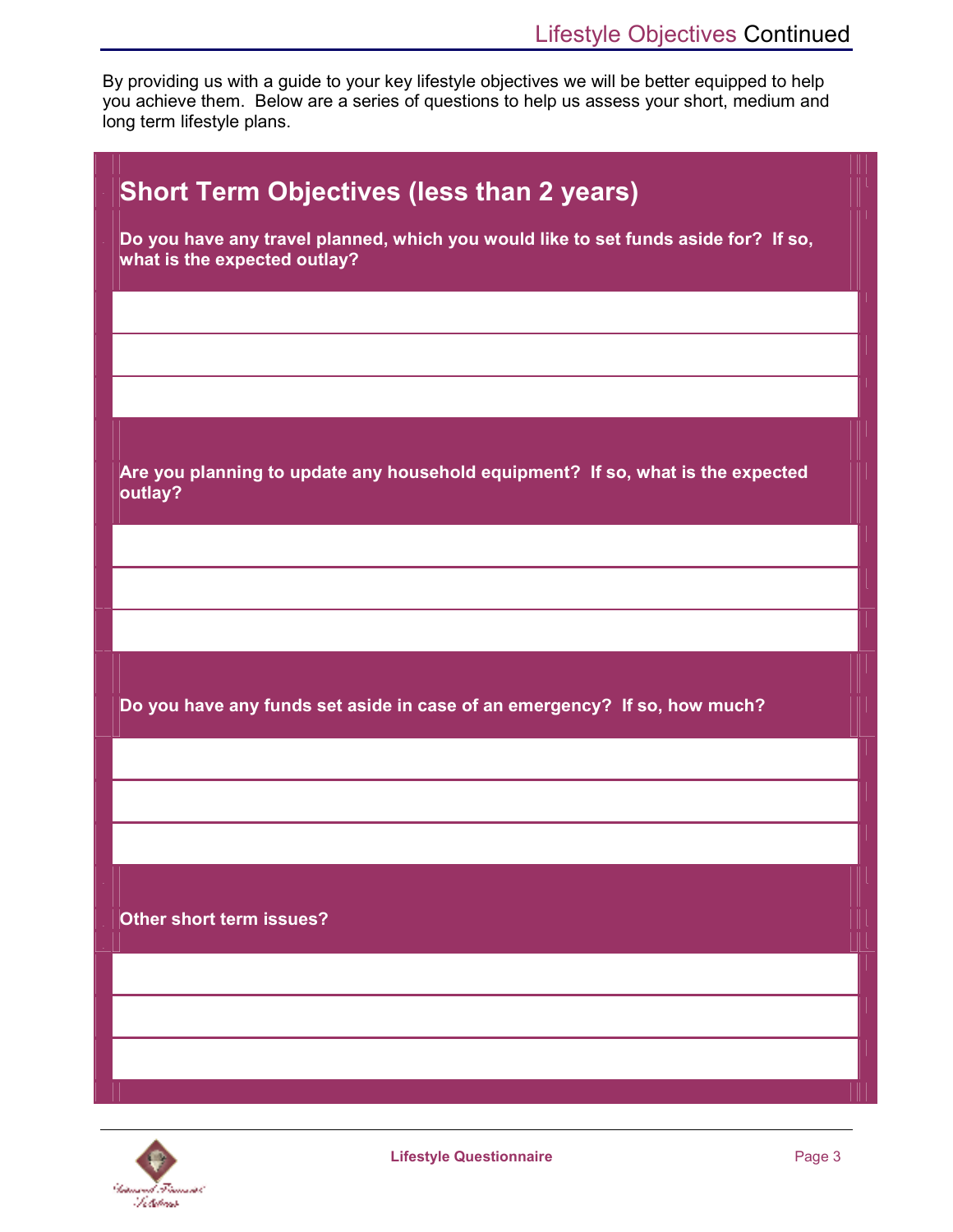## **Medium Term Objectives (2 - 5 years)**

**Do you have any education funding requirements for your children?** 

**Are you planning on buying a house, or upgrading your existing house? Can you estimate the funds which would be required?** 

**Are you planning to upgrade your car? What are the estimated costs involved?** 

**When do you plan to have your mortgage paid off?** 

**Other medium term spending requirements?** 

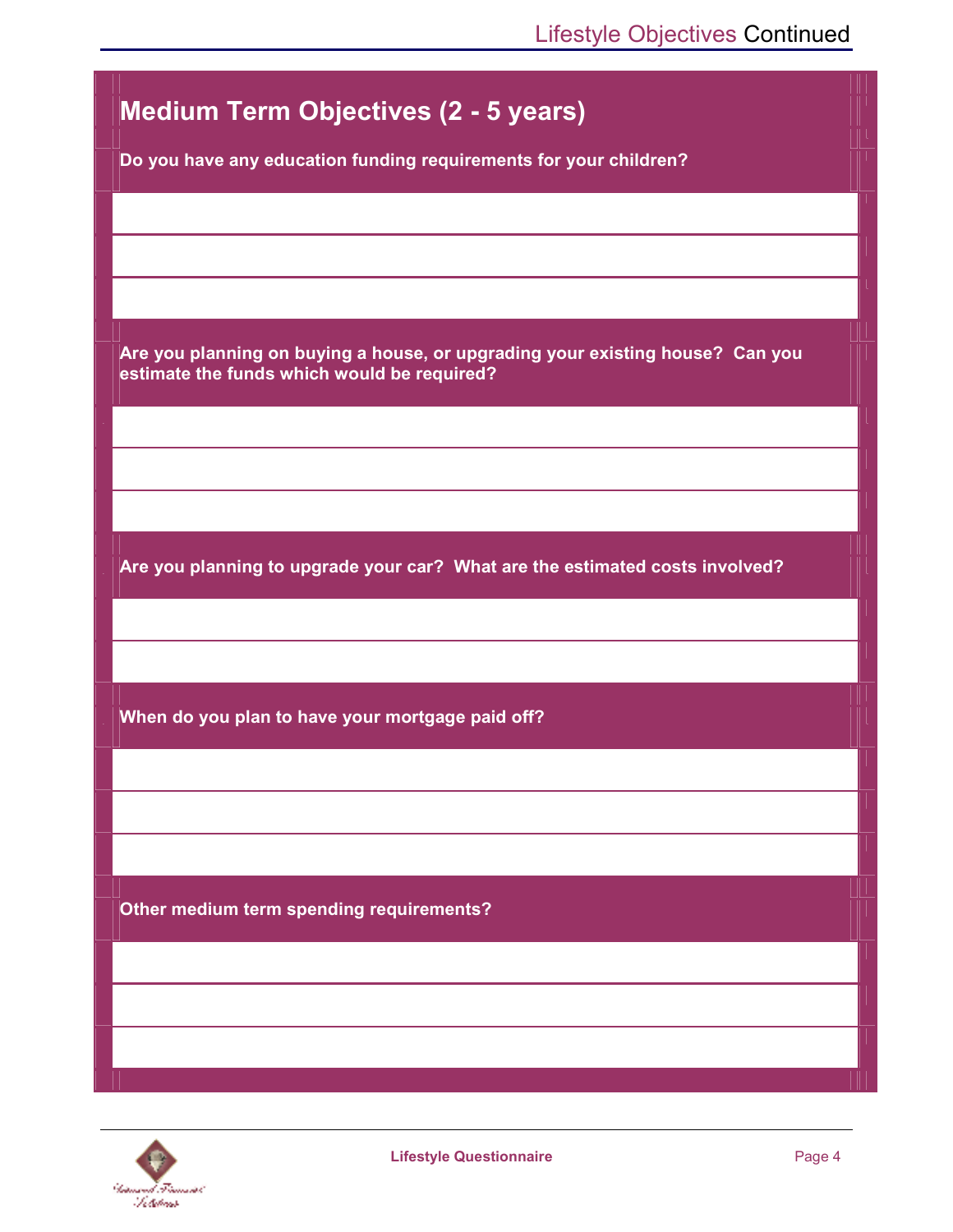

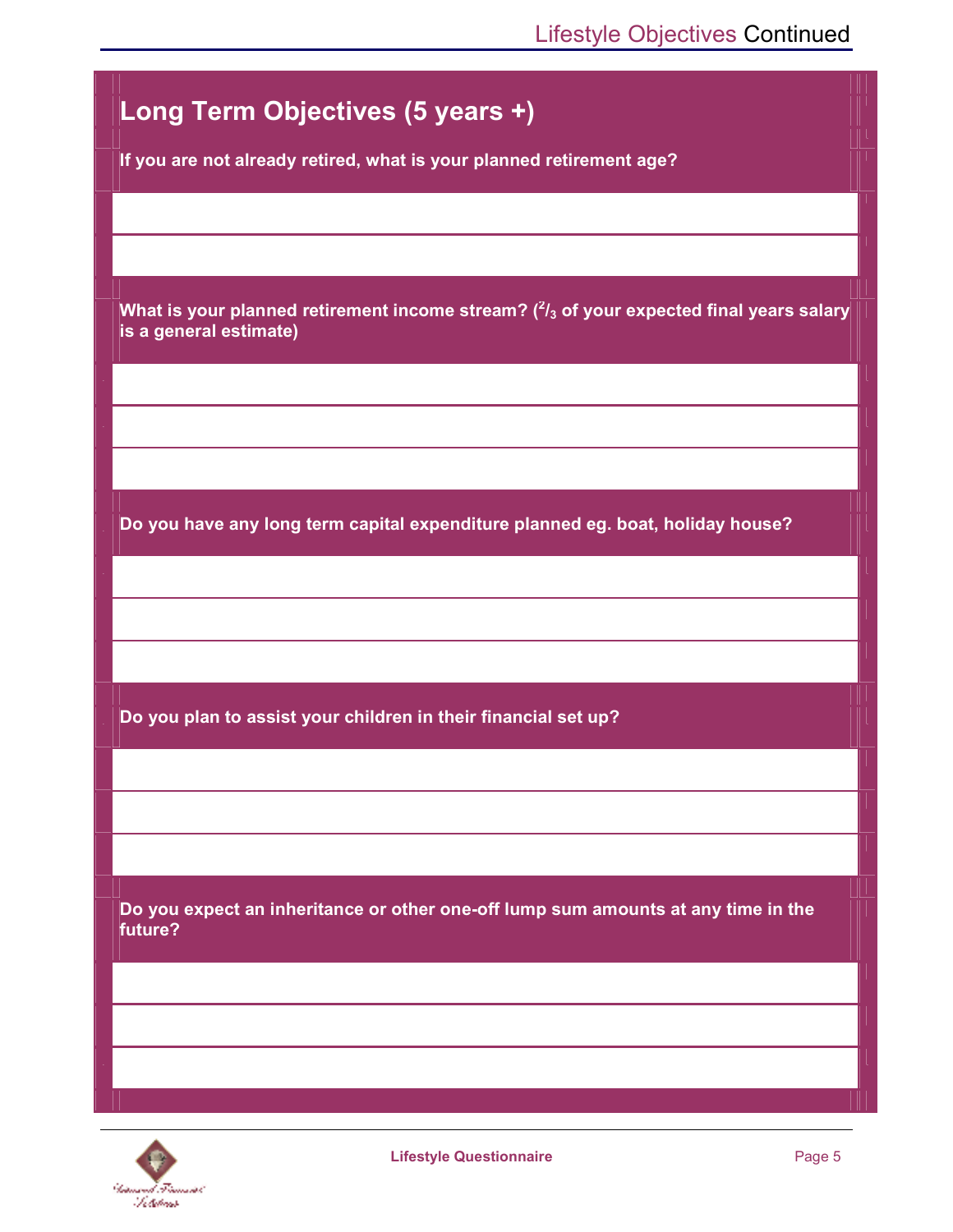## You and Financial Planning

**Briefly outline why you are seeking financial advice.** 

**What are your expectations of the services that we provide you?** 

**Briefly detail your past experience with Financial Planning.** 

**Briefly detail you past experience with Investments.** 

**Are there any other issues that you would like clarity on?** 

**Are there any specific issues that are particularly important to you?**